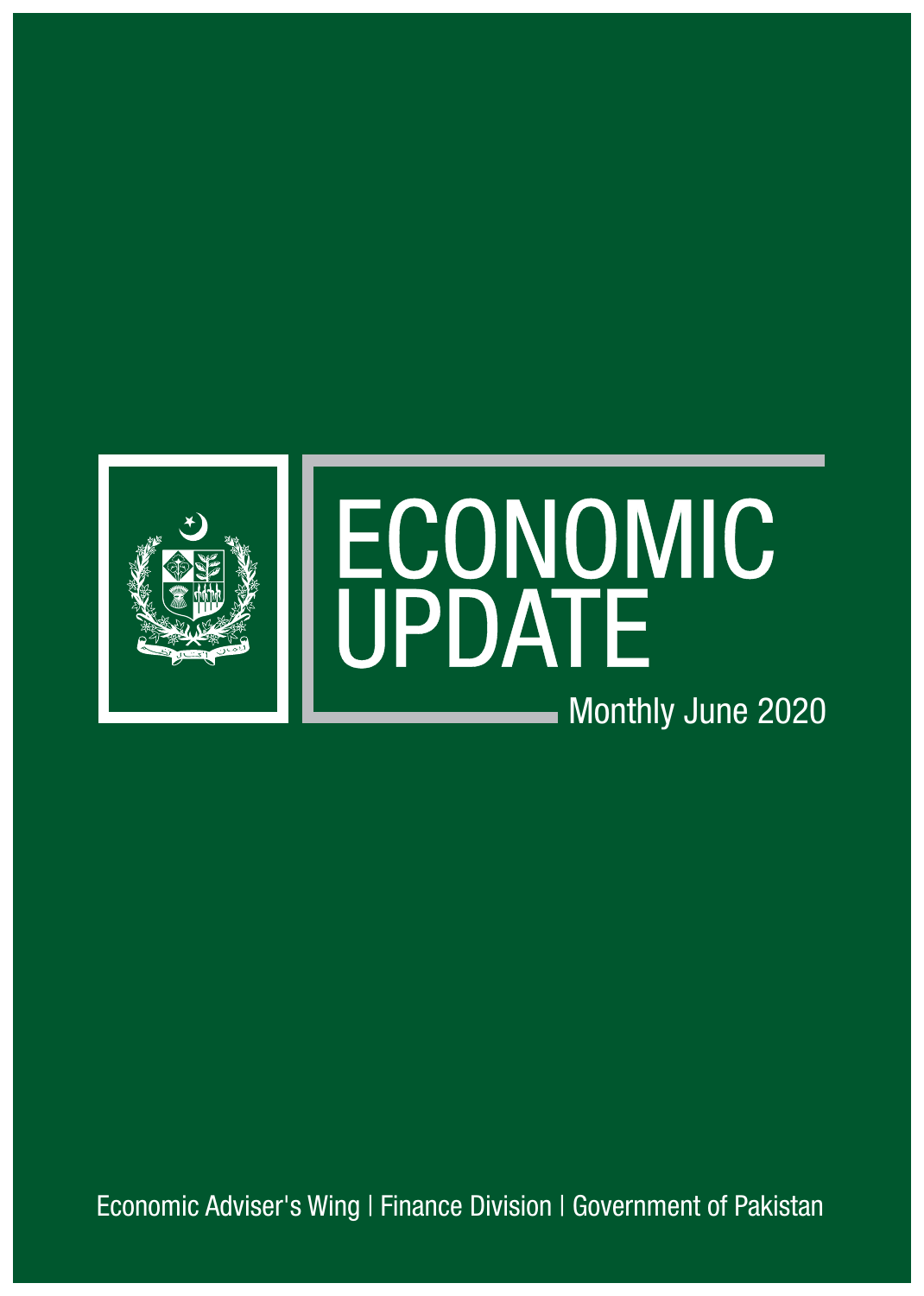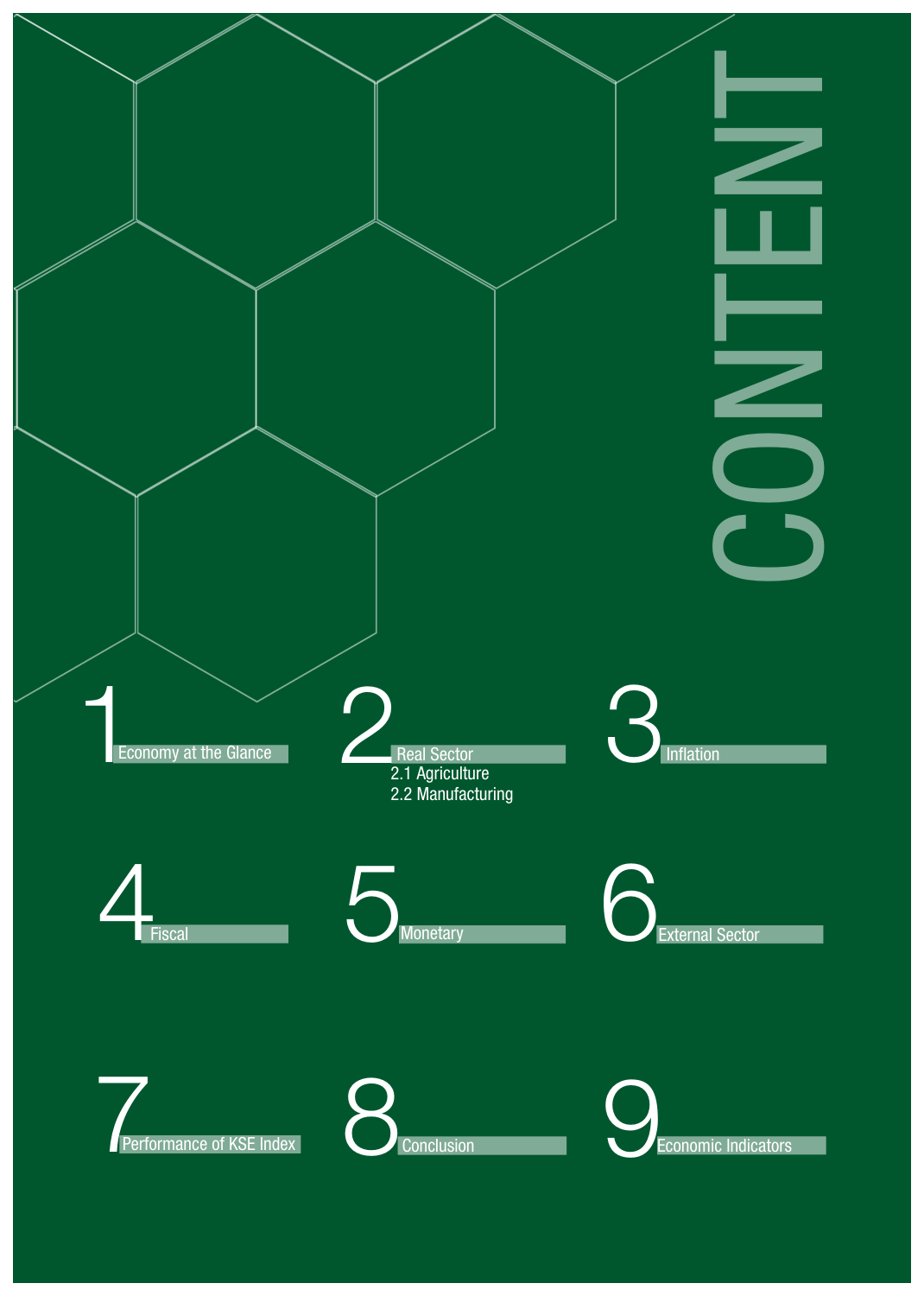# 1. Economy at the Glance

The COVID-19 pandemic and the global economic shutdown have barged in billions of lives and are posing threats to development progress. It has triggered a global health crisis that is leading to the deepest global recession since the Second World War. The COVID-19 pandemic and the lockdown measures have created massive economic effects as revealed by real-time data. The uncertainty of intensity is still not clear. According to IMF mentioned in World Economic Outlook Update, June 2020, COVID-19 pandemic has had a more negative impact on activities in the first half of 2020 than anticipated. Global growth is projected at negative 4.9 percent in 2020, 1.9 percentage points below the April 2020 World Economic Outlook (WEO) forecast. In the context of Pakistan, COVID-19 may have a double-edged impact; through the trade channel and through the remittances. Further, the performance in a number of key sectors (e.g., textiles, autos) has been hit hardly amid anaemic demand. Business confidence has fallen in both manufacturing and services sectors. Closure of small and medium size enterprises induced significant loss in employment and private investment. Provisional estimates suggest that in FY 2020, Pakistan growth remained negative 0.4 percent, while for FY 2021, GDP growth is projected to be 2.1 percent but predominantly depends upon how the pandemic unfolds.

Policy priorities in most of economies are to lessen the on-going health and human costs and assuage the economic losses. Pakistan's measures include additional spending on health care, cash transfers, and relief of utility payments. On the fiscal side, the government announced a fiscal stimulus package of Rs 1.24 trillion while the State Bank of Pakistan (SBP) provided liquidity support to households and

businesses to help them through the ensuing temporary phase of economic disruption. SBP has sanctioned Rs 6.0 billion for hospitals and Rs 8.8 billion for investment purposes. A total of 1,230 companies have availed SBP's refinance scheme, and a sum of Rs 113 billion has been disbursed for wages during three months till June 19, 2020. It is mentionable that IMFs Rapid Financing Instrument (RFI) amounting to \$ 1.386 billion to counter the economic impacts of this novel outbreak will also support government's efforts to mitigate the economic shock, the facility will be used to address declining international reserves and increase social sector spending. Additionally, concessionary lending by IFIs; the World Bank and Asian Development Bank will provide much needed support to the government during this crisis time and help Government of Pakistan to tackle the COVID-19 Challenge with minimum affects.

Some countries are now starting to exit their lockdowns. Since mid-May, Pakistan has adopted a "smart lockdown" strategy that allowed many businesses to re-open to cushion the economic impact and support the vulnerable.

# 2. Real Sector

## 2.1 Agriculture

There was no significant impact of COVID-19 on the Agriculture sector. The agriculture sector grew by 2.67 percent. Positive growth of 2.90 percent in important crops was observed due to an increase in production of wheat, rice, and maize at 2.45 percent, 2.89 percent, and 6.01 percent, respectively while Other crops have shown growth of 4.57 percent mainly because of an increase in the production of pulses, oilseeds, and vegetables. Cotton ginning has declined by 4.61 percent due to a decrease in the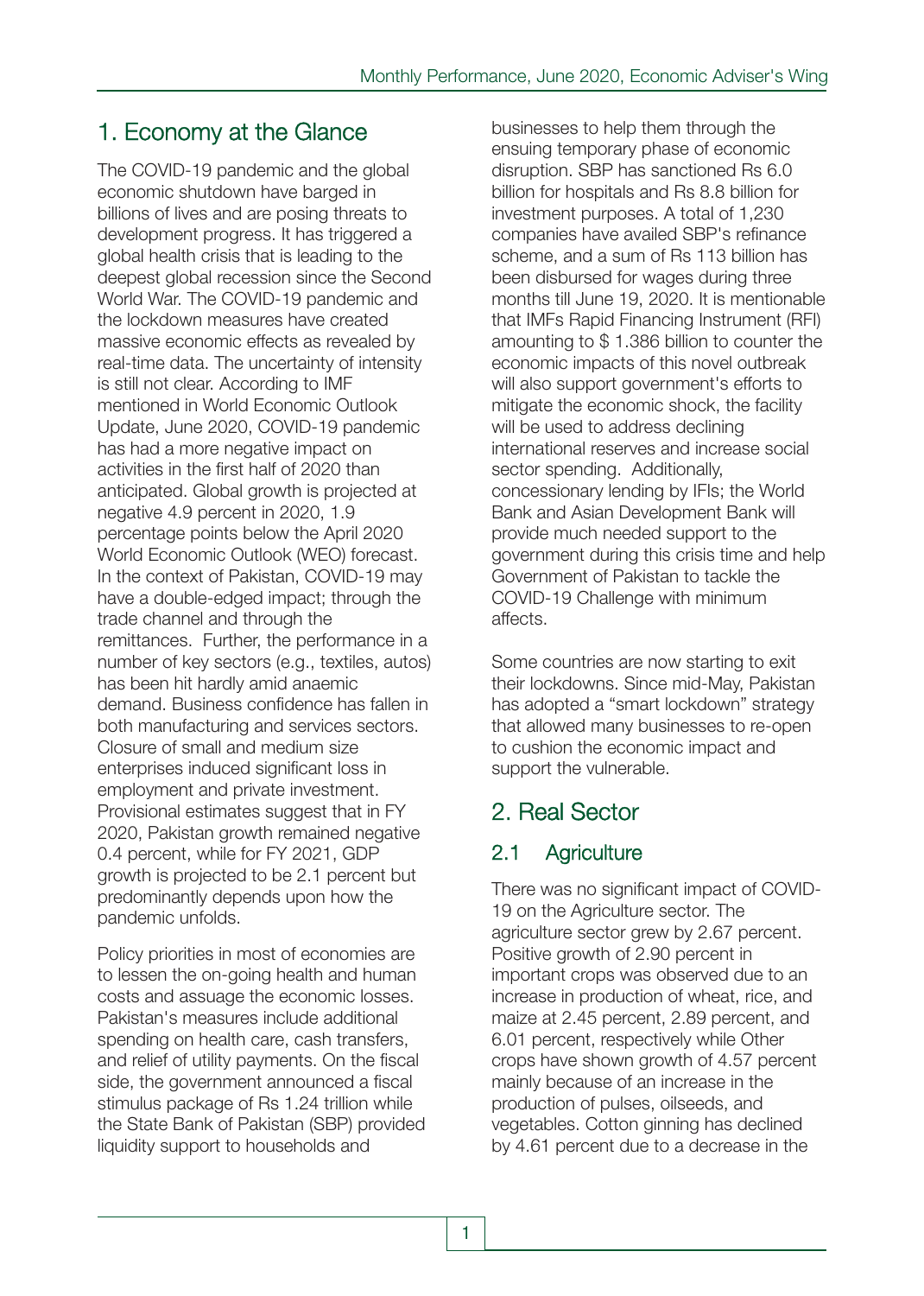production of the cotton crops while the Livestock sector has shown a growth of 2.58 percent. The growth in forestry and Fishing remained 2.29 and 0.60 percent respectively. For FY 2021, Agriculture sector is expected to grow by 2.8 percent on the basis of expected contributions of important crops (1.9 percent), other crops (1.5 percent), cotton ginned (0.9 percent), livestock (3.5 percent), fisheries (1.5 percent) and forestry (2.1 percent).

#### Recent Economic Measures for **Agriculture**

Realizing the importance of agriculture sector in achieving national food security, job creation, and provision of raw material for upstream industries, the government has approved Agriculture Emergency Prog (Rs.277 bn). To mitigate worst impact of COVID-19, an amount of Rs.50 billion as Agriculture Fiscal Package was approved for farmers with subsidy on fertilizers, cotton seed and white fly pesticides, reduced bank mark up on agricultural loans and provision of sales tax subsidy on locally manufactured tractors. Further in Federal Budget FY 2021, funds to the tune of Rs 10 billion have been allocated to withstand the threat of Locust. This development is likely to boost the prospects for the Kharif 2020-21 crops. As a part of package,

I) subsidy to the tune of approximately, Rs 37 billion is allocated for the farmers on the purchase of fertilizers; Rs 925 per bag is subsidy on DAP and other Phosphatic fertilizers and Rs 243 per bag subsidy is fixed on Urea,

ii) diminution in mark-up of agriculture loans to farmers at the total cost of Rs 8.8 billion,

iii) subsidy on cotton seed at a cost of Rs 2.3 billion and white fly pesticides at Rs 6 billion,

iv) subsidy of Rs. 2.5 billion is being provided on sales tax on the locallymanufactured tractors for a period of one year. ZTBL along with all other commercial banks, in the scheme will enhance the outreach of farmers with focus on subsistence farmers with a land holding up to 12.5 acres.

#### Threat Posed by Locust Attacks in Pakistan

Since 2019, Locust is spreading in Pakistan, at an alarming rate and it pushed the government to declare national emergency against Desert Locust on January 31, 2020. Although after 18th amendment and devolution of Agriculture, provinces have the mandate to maintain basic infrastructure for combating locust, ground operation for the control of locust and logistic support, the federal government at the same time has the mandate for crops protection from locust attack in its international aspect, and for aerial operation. Still, Federal Government is taking lead for implementation of National Action Plan. Federal government has provided more than Rs 1.0 billion as its share for stage-I under National Action Plan, from January to June, 2020. Provincial governments are also supporting in terms of funds and other resources in combating locust.

The Ministry of National Food Security and Research's institution, "Department of Plant Protection" is taking lead in managing the Desert Locust threat in Pakistan. Out of 133 districts, locust presence has been reported in 49 districts of four provinces during last 24 hours (as on 15-06-2020). Total area surveyed as per report of NDMA is 28.7 million hectares (deserts & cropped area), whereas area of 623 thousand hectares has been treated by making sprays.

National Locust Control Centre (NLCC) was established with the approval of Prime Minister with wide composition from Federal and Provincial Government on 1st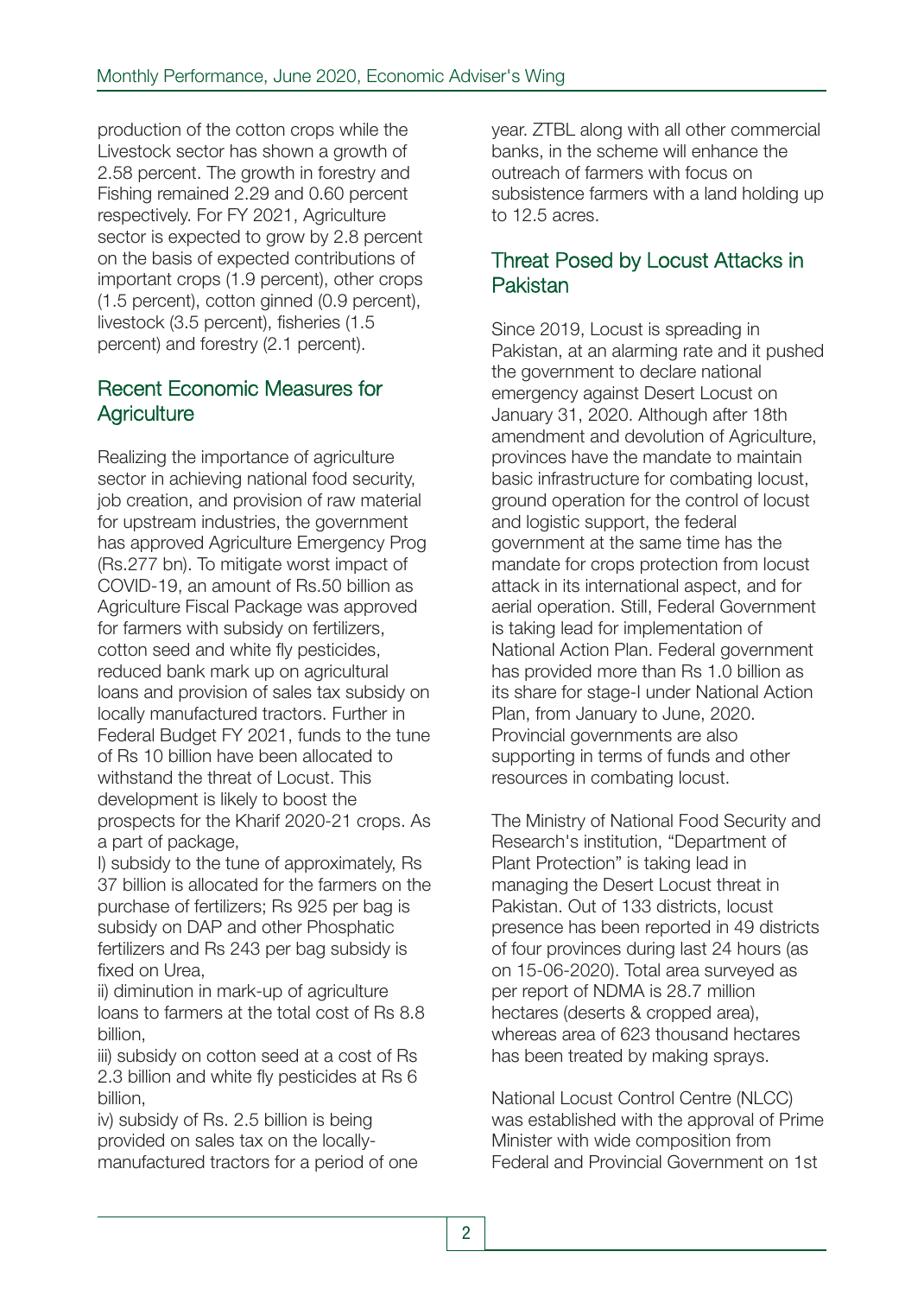June, 2020. The NLCC will play a vital role for coordination, surveillance, control and monitoring of locust threat in the country. Revised National Action Plan worth of Rs 25 billion is developed (Federal share Rs 13.6 billion, provincial share will be Rs 11.4 billion). Further, for providing support to the locust surveillance and control programme in Pakistan, FAO is taking lead in providing technical and operational support. Thus, international support amounting to \$ 1.9 million (DFID \$ 1.2 million, FAO \$ 0.5 million and JICA \$ 0.2 million) has been

received while \$ 200 million are committed by World Bank and another \$ 180 million from Asian Development Bank is in process.

### 2.2 Manufacturing

Amid COVID-19 outbreak, LSM nosedived a record low to negative 32.8% in April FY2020 on MOM basis (negative 20.9% March2020). YOY LSM decreased by 41.9% in April 2020 LSM during July-April FY 2020 stood at negative 8.9 %.



Total cement dispatches in the country decreased by 0.3% to 43.2 million ton during July 2019-May 2020 as compared to 43.3 million ton last year. Domestic dispatches decreased by 2.7% to 36.1 million ton during July 2019-May 2020 while exports were up 14.1% to 7.1 million ton. Closure of business activities amid recent health crisis dented the overall LSM. The textile sector, being labor intensive, is highly exposed to COVID-19 thus severely affected by spread of pandemic. Growth of Textile, Food Beverages, Tobacco and Automobile smothered to -8.7%, -4.1% and -41.9%, respectively. However, Fertilizers, Paper & Board and Rubber Products grew by

5.8%, 2.7% and 4.4%, respectively.

#### Recent Economic Measures for Industry

Government has announced a special package for construction sector, ChotaKarobar-o-SannatImadadi Package for SMEs and Rs 100 billion stimulus package to support business. In recent Monetary Policy Statement, SBP has reduced the interest rate to 7% along with other measures to boost industrialization. However, in the Budget FY2021 Rs. 800 million has been approved for Industries and Production Division for its 13 ongoing projects. Within ongoing projects Rs.141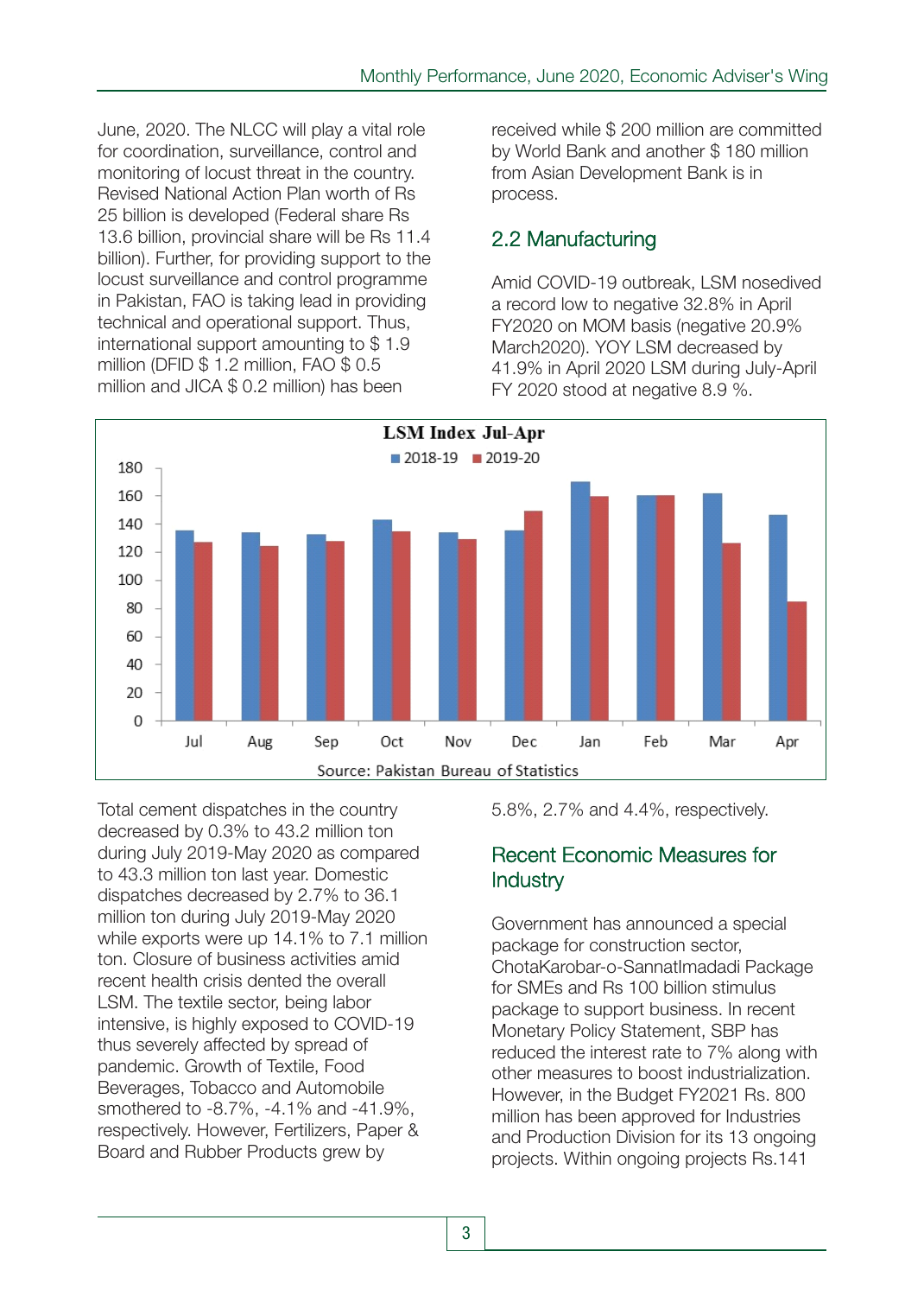million for National Business Development Programme for SMEs, Rs.100 million for Establishment SEZs, Rs. 2 billion for SME Lending Programme and Rs 1.5 billion for low cost housing through scheme of Qarze-Hasna of Akhuwat Foundation have been allocated. Likewise, to reduce input costs of industrial sectors, raw materials used in chemicals, leathers, textile, rubber and fertilizers have been exempted from duty. These tariff lines consist of 20,000 items which are 20% of all imports.

# 3. Inflation

Prior to COVID-19, the Government was making efforts to stabilize the inflationary pressure that originated from increase in commodity prices in global market, crop damages in some areas and various requisite adjustment policies. Inflation started to stabilize, thus, average CPI inflation is projected to decelerate by end of current fiscal year. In March with outbreak of COVID-19, the virus created a simultaneous supply and demand shocks both globally as well as domestically due to lock-down. Due to this, State Bank of Pakistan (SBP) has sharply cut the policy

rate by cumulative easing of 625 basis points in the COVID-19 scenario to 7 percent.

For price stability, the government pursued combination of policy measures such as curtailing current expenditures, improving agricultural productivity, fostering investment for stimulating output and ensuring adequate availability of consumer goods. The government also remained vigilant on the market situation for smooth supply of commodities. For relief to the common man, the government provided major subsidy through the Utility Stores Corporation. Thus, essential commodities such as wheat flour, sugar, pulses and cooking oil/ ghee in Utility Stores Corporation are being sold to consumers at subsidized prices. All these measures helped in contracting the CPI-national to single digit which fell to 8.2 percent in May 2020. This was fourth successive month showing decline in inflation, whereas, it dropped more than 6 percent in last four months. Hence, during the period July-May FY2020, it is recorded at 10.9 percent as against 6.7 percent during the same period last year.



Sensitive price Indicator (SPI) monitors the price movement of 51 essential items on weekly basis. The SPI for the week ended on 25th, June 2020 increased by 0.15%.

During the week, 07 items recorded decline in their prices, while prices of 14 items were increased and that of 30 items remain stable.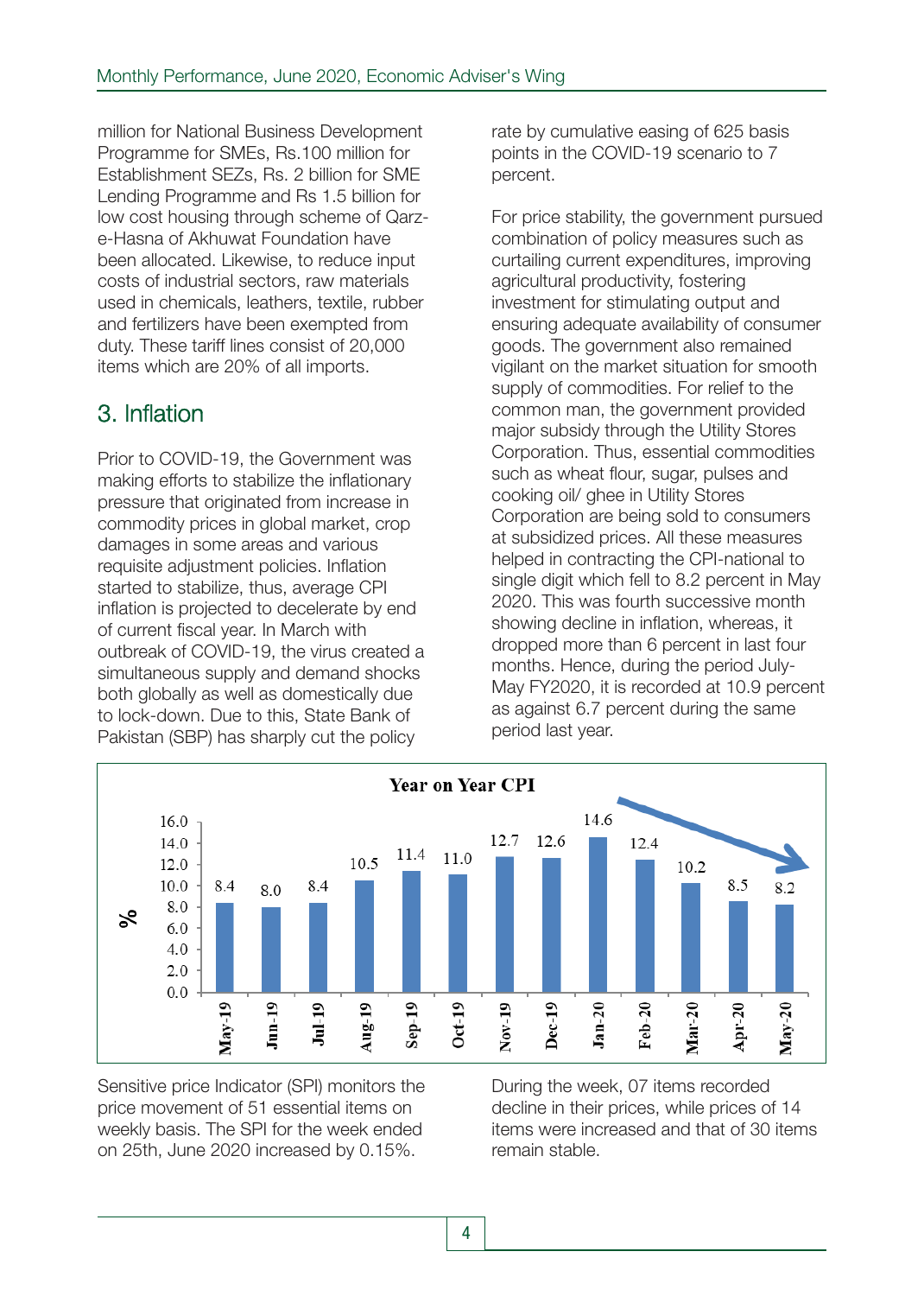In the international market, prices of Brent Crude are now rising after experiencing a steep downturn, which shows a recovery in global oil consumption. The stimulus measures that central banks and the world's governments are pumping into the economies have a positive impact on economic activities and that it will be supportive to demand. The Palm oil prices registered the fourth consecutive monthly drop in May, mainly reflecting protracted, subdued global import demand (tied to the coronavirus pandemic) and higher than expected production and inventory levels in major exporting countries. Unfavourable weather has caused significant damages to rice crops in top producer Thailand, with farmers reporting a decrease of nearly 2 million tonnes of milled off-season rice this year. The prices may increase in future. The month-on-month increase of international sugar prices comes largely on the back of lower than expected harvests in some major countries, notably India, the world's second largest sugar producer and Thailand, the world's second largest sugar exporter.

The government is making all efforts in maintaining a smooth supply. The government is also committed to take strict action against hoarding. Therefore, the risk of price hike has been considerably reduced. Inflation is, accordingly expected to remain at 10.7% that is below the earlier projection of

11.8% and is expected to further scale down to single digit in Fy2021.

# 4. Fiscal

The fiscal performance during the first nine months of current fiscal year remained healthy and much better if it is compared with the corresponding period of FY2019. The consolidation efforts of government reaped the benefits in terms of improvement in major fiscal indicators as fiscal deficit witnessed a substantial decline, while primary balance posted a surplus.



## Deficit Financing

During July-April, FY2020 Rs 2,222 billion has been financed from external and domestic sources to cover deficit. An amount of Rs 837 billion or 2.0% of GDP has been financed from external sources. Similarly, Rs 1,384 billion or 3.3% of GDP has been financed from domestic sources.

| Deficit Financing (July-April) |          |                 |       | <b>Rs billion</b>     |  |
|--------------------------------|----------|-----------------|-------|-----------------------|--|
| Year                           | External | <b>Domestic</b> | Total | Financing as % of GDP |  |
| FY2019                         | 422      | .706            | 2,128 | 5.6                   |  |
| FY2020                         | 837      | .384            | 2,222 |                       |  |

### FBR Tax Collection

Tax collection was growing at the rate above 17 percent during July-February, FY2020 and it was expected that FBR will meet its revised target for Fy2020.

However, after the outbreak of COVID-19 pandemic, tax collection has witnessed a significant decline year on year basis in March (-13.2%), April (-13.5%) and in May (-32.2%) over the same period last year.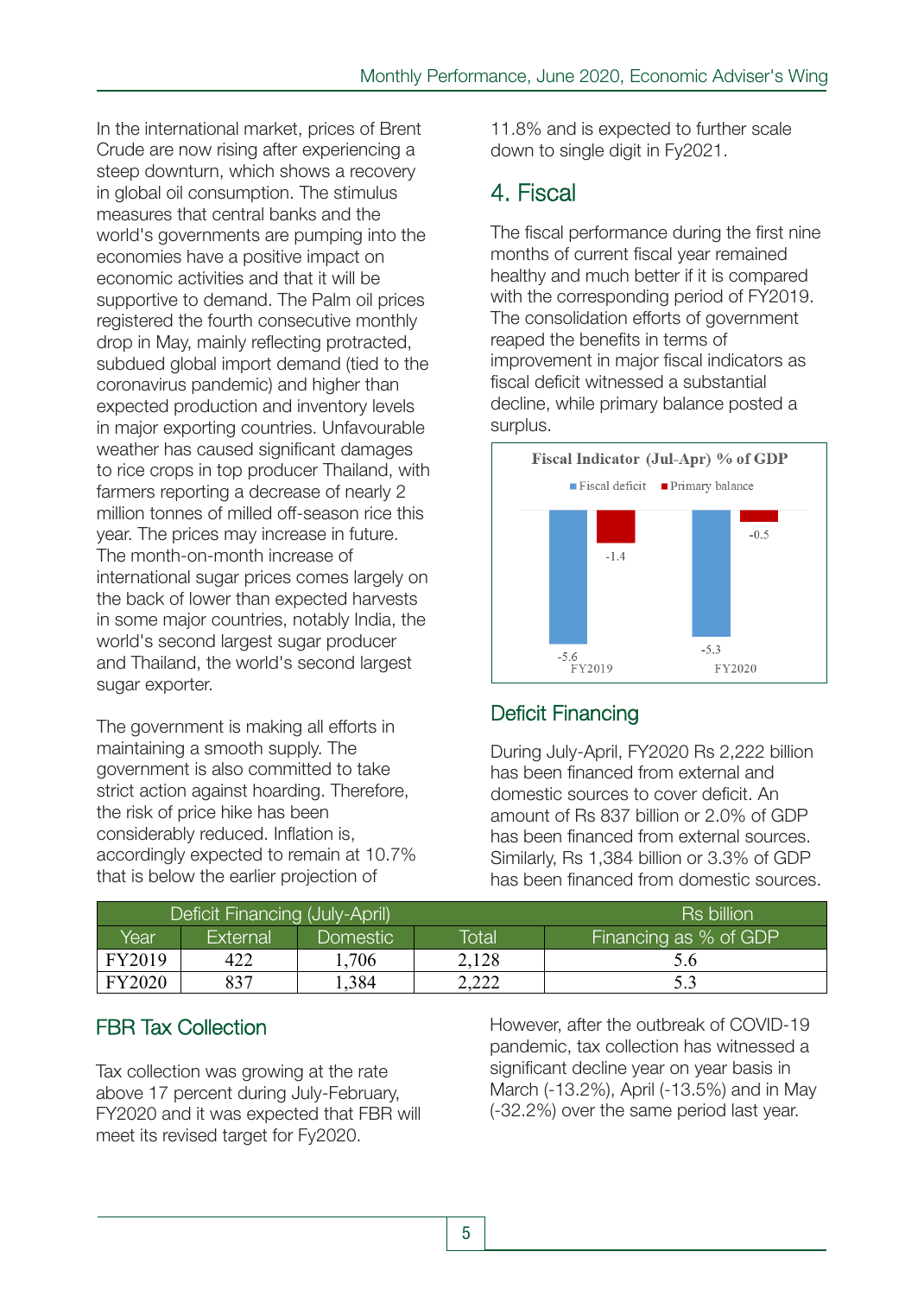

During July-May, FY2020, FBR tax collection posted a growth of 6.6% and reached at Rs 3,527.3 billion against Rs 3,310.1 billion in the comparable period of last year. Within total tax collection, domestic tax collection grew by 10.1% while customs duty declined by 8.8 % during the period under review. The tax collection target of Rs 4,807 billion, revised to Rs 3,908 billion due to economic slowdown. A revenue loss of approximately Rs 900 billion is expected.

## 5. Monetary

Due to improved inflation outlook, an increasing downside risk to growth, SBP has further cut the policy rate by 100 bps to 7 percent in recent Monetary Policy Statement. Money supply (M2) witnessed 13.8 percent growth (Rs 2,455.9 billion) during 1st July 2019-29th May, 2020 compared to growth of 6.9 percent (Rs 1,105.4 billion) in last year. Net Foreign Assets (NFA) increased by Rs 661 billion as compared to the contraction of Rs 1,051.9 billion in last year. Net Domestic Assets (NDA) of the banking sector increased by Rs 1,794.9 billion as

compared to the expansion of Rs 2,157.2 billion last year.

# 6. External Sector

Despite challenging global environment, the external account position remains stable. The current account deficit has continued to narrow, even though exports have fallen since the COVID-19 outbreak. During July-May FY2020, current account deficit is reduced by 73.6% to \$ 3.3 billion (1.4 % of GDP) against \$ 12.5 billion last year (4.8 % of GDP). Exports declined by 6.8 % to \$ 20.9 billion (\$ 22.5 billion last year) during the period under review. The exports values were suppressed due to weak terms of trade, despite significantly higher quantum of exports. Basmati rice registered a growth by 42.6 % (quantity) and 27.6 % (value). Imports declined by 18.7 % to \$ 38.9 billion (\$ 47.8 billion last year). Consequently, trade deficit reduced by 29.3 % to \$ 17.9 billion (\$ 25.4 billion last year). Export of services has declined by 8.5% to \$ 5.0 billion (\$5.5 billion last year). The import of Services declined by 23.6% and is \$ 7.8 billion (\$ 10.1 billion last year).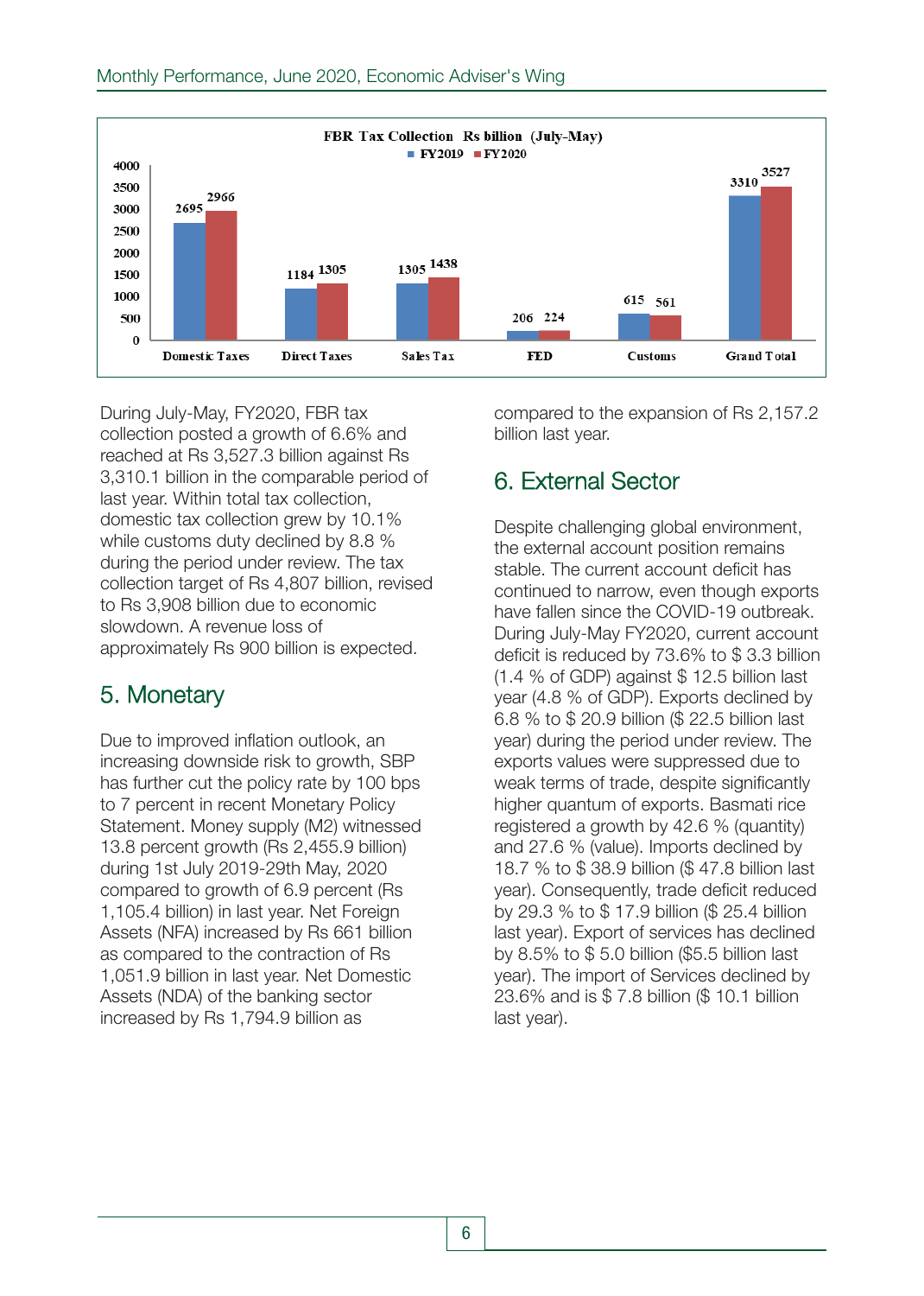

500000

Petroleum Product Petroleum crude Source: Pakistan Bureau of Statistics

## Foreign Direct Investment

 $0.0$ 

FDI increased by 90.6% and reached \$ 2.4 billion during July-May FY2020 as compared to \$ 1.3 billion last year. The



inflows of FDI reached to \$ 3075.1 million during July-May FY2020 compared to \$ 2626.2 million same period last year, with a growth of 17.1%. The outflows of FDI during July-May FY2020 decreased by

Petroleum crude

Petroleum Product

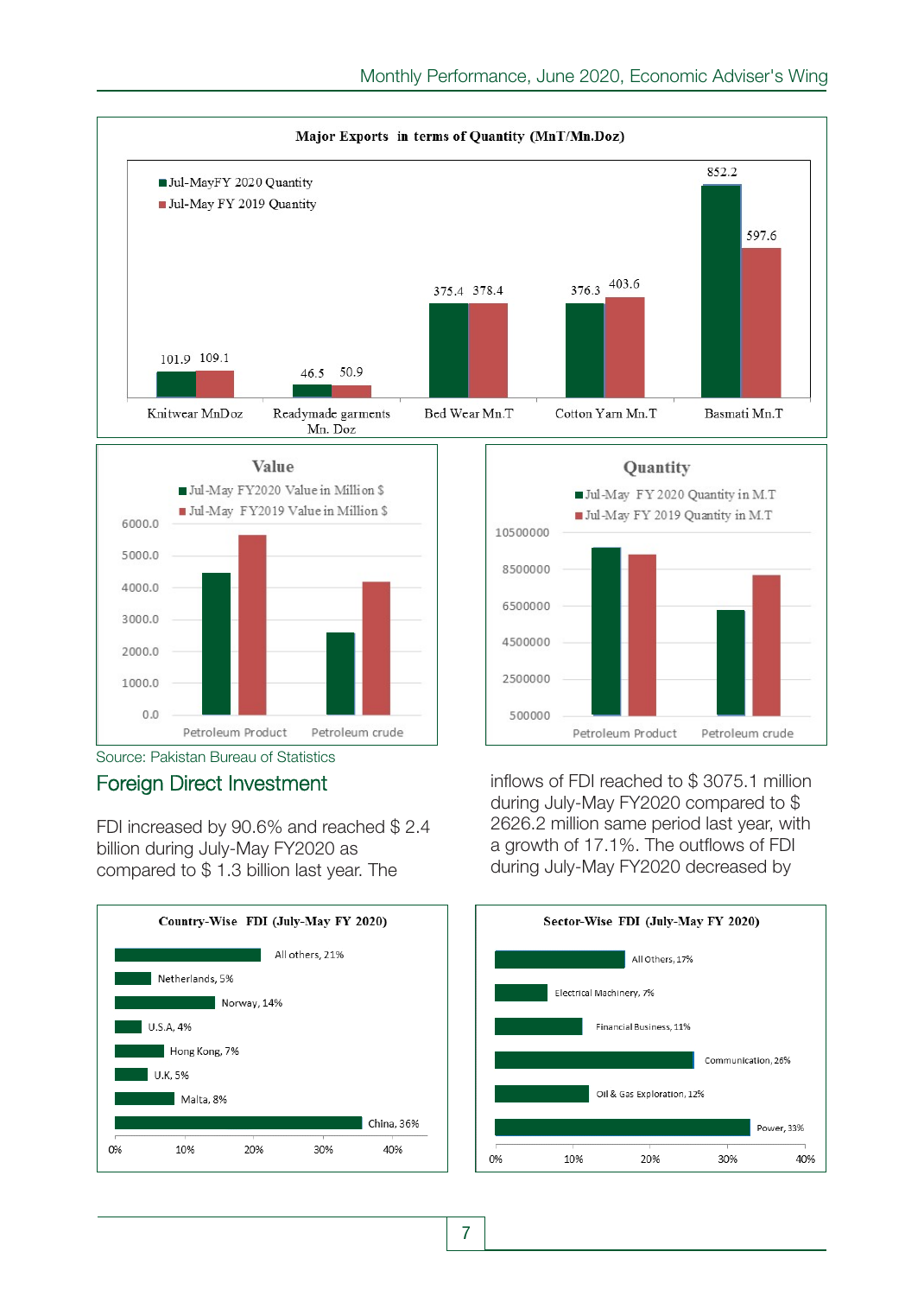50.7% and reached to \$673.7 million compared to \$ 1366.2 million same period last year. With COVID-19 outbreak, global FDI is forecasted to shrink by 40% in 2020, from \$ 1.5 trillion in 2019 to less than \$1 trillion ('UNCTADs World investment Report 2020). Foreign Portfolio Investment (FPI)

Foreign Private Portfolio Investment registered a net outflow of \$ 55.8 million in May 2020. Countries with Major inflows are Singapore (\$0.7 million) Japan (\$0.2 million) and Qatar (\$0.1 million). While outflows destinations were United States (\$22.5 million), United Kingdom (\$13.0 million) and Luxembourg (\$ 6.6 million). Below is the trend over the past twelve months. Foreign Public Portfolio Investment registered net outflow of \$54.8 million. Trend of public & private FPI is depicted below:



Source: State Bank of Pakistan

#### Worker's Remittances

Remittances have reached to \$ 20654.5 million during July-May FY2020 against the \$ 20103.0 million last year with a growth of 2.7%. On Y-o-Y basis, remittances

declined by 18.6 % in May 2020, recorded \$1872.9 million (\$ 2302.0 million last year). On M-o-M basis, it increased by 4.6% in May 2020, over April 2020 (\$1790.0 million).



Source: State Bank of Pakistan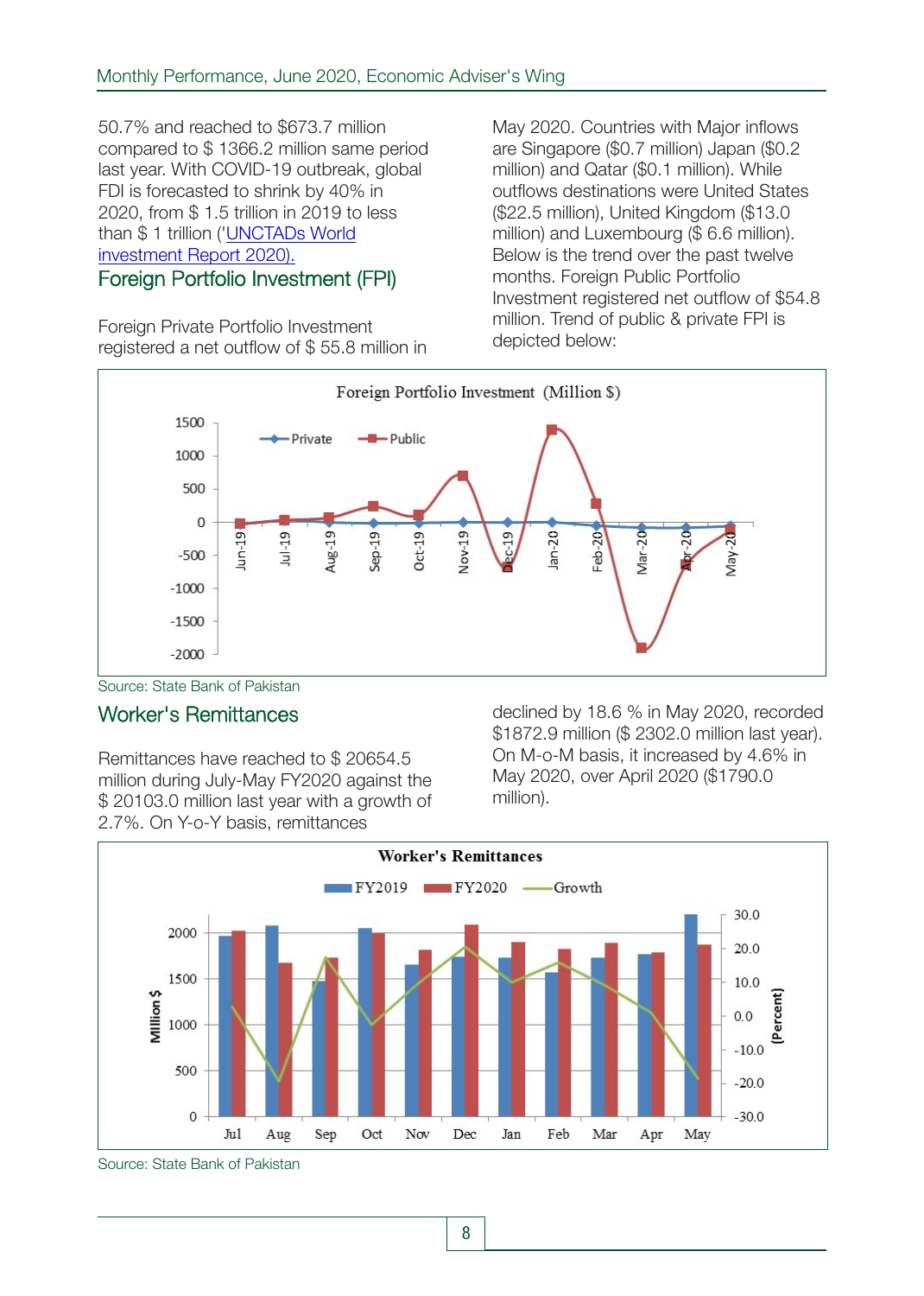| Country/Region Wise Cash Worker's Remittances |                        |         |          |       |  |  |
|-----------------------------------------------|------------------------|---------|----------|-------|--|--|
|                                               | July-May (\$ billions) |         |          |       |  |  |
| Country/Region                                | 2018-19                | 2019-20 | % Change | Share |  |  |
| Saudi Arabia                                  | 4.7                    | 4.8     | 3.1      | 23.3  |  |  |
| U.A.E.                                        | 4.3                    | 4.2     | $-0.7$   | 20.5  |  |  |
| <b>USA</b>                                    | 3.0                    | 3.7     | 22.0     | 18.0  |  |  |
| U.K.                                          | 3.1                    | 3.1     | $-2.5$   | 14.8  |  |  |
| <b>Other GCC Country</b>                      | 2.0                    | 1.9     | $-1.1$   | 9.4   |  |  |
| Malaysia                                      | 1.4                    | 1.3     | $-7.1$   | 6.5   |  |  |
| <b>EU Countries</b>                           | 0.6                    | 0.6     | 3.0      | 2.8   |  |  |
| <b>Others Countries</b>                       | 1.0                    | 1.0     | $-4.4$   | 4.8   |  |  |
| Total                                         | 20.1                   | 20.7    | 2.7      | 100.0 |  |  |

Source: State Bank of Pakistan

#### Foreign Exchange Reserves

Pakistan's total liquid foreign exchange reserves increased to \$ 16.9 billion by the end of May 2020, up by \$ 2.4 billion over end-June 2019. The breakup of reserves accumulation in May 2020 shows that the State Bank of Pakistan's reserves stood at \$10.4 billion (\$7.9 billion last year) and \$ 6.5 billion (\$7.0 billion last year) in commercial bank's reserves. The reserves provide the

import cover of around 3 and half months.

## 7. Performance of KSE Index

The benchmark KSE-100 index, for the most part, oscillated around 34,000 points in May 2020. The index opened at 33,916 points on 4thMay and closed at 33,931 ( 0.04%), while market capitalization opened at Rs 6372 billion and closed at Rs 6485 billion, gaining Rs 112 billion in May 2020.



Source: State Bank of Pakistan

Business activity has largely resumed in the country which boosted the confidence of the investors in May 2020.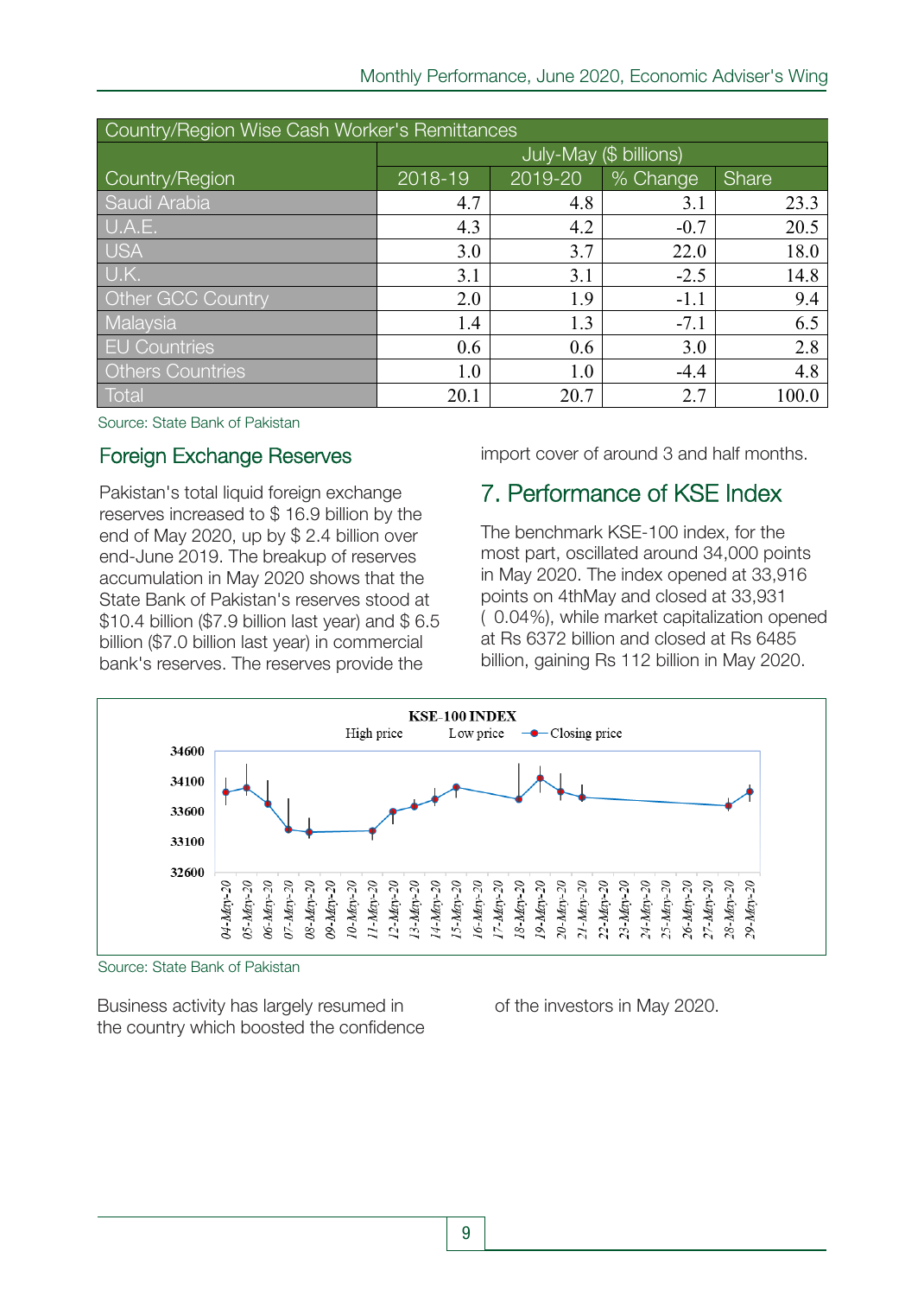### **Conclusion**

Like entire globe, the outbreak of COVID-19 has adversely affected Pakistan's economic growth for FY2020. Pakistan's domestic production and exports declined for decrease in global demand and commodity prices. The slowdown left adverse impact on tax and non-tax revenues; whereas government spending has overrun. However, drop in crude oil prices has reduced the current account deficit and eased out inflationary pressure. The Government is utilizing all resources to provide maximum relief to the public. Economic Stimulus Package, Ehsas Emergency Relief Programme, incentive package for SMEs and reduction in petroleum prices, will provide multidimensional positive impacts to all segments of society especially poor families.

# Economic Indicators (26.06.2020)

|                                                                | 2018-19                                                                    | 2019-20                                                                        | $\%$<br>Change    |
|----------------------------------------------------------------|----------------------------------------------------------------------------|--------------------------------------------------------------------------------|-------------------|
|                                                                | July-May                                                                   | July-May                                                                       |                   |
| <b>External Sector</b>                                         |                                                                            |                                                                                |                   |
| Exports (\$ billions)                                          | 22.5                                                                       | 20.9                                                                           | $\downarrow$ 6.8  |
| Imports (\$ billions)                                          | 47.8                                                                       | 38.9                                                                           | $\downarrow$ 18.7 |
| Trade Deficit (\$ billions)                                    | 25.4                                                                       | 17.9                                                                           | $\downarrow$ 29.3 |
| Remittances (\$ billions)                                      | 20.1                                                                       | 20.7                                                                           | $\uparrow$ 2.7    |
| (\$ billions)<br><b>Current Account Deficit</b>                | 12.5                                                                       | 3.3                                                                            | $\downarrow$ 73.6 |
| <b>Current Account Deficit</b><br>(% of GDP)                   | 4.8                                                                        | 1.4                                                                            |                   |
| FDI (\$ millions)                                              | 100.8<br>(April)                                                           | 133.2<br>(April)                                                               | ↑32.1             |
|                                                                | 254.0                                                                      | 120.0                                                                          | $\downarrow$ 52.8 |
|                                                                | (May)                                                                      | (May)                                                                          |                   |
|                                                                | 1259.9                                                                     | 2401.4                                                                         | ↑90.6             |
| Portfolio Investment - Private                                 | 1.4                                                                        | $-79.1$                                                                        |                   |
| (\$ millions)                                                  | (April)                                                                    | (April)                                                                        |                   |
|                                                                | 16.0                                                                       | $-55.8$                                                                        | $\downarrow$      |
|                                                                | (May)<br>$-392.1$                                                          | (May)                                                                          |                   |
| Portfolio Investment - Public (\$ millions)                    | $-1000.4$                                                                  | $-238.5$<br>$-289.3$                                                           |                   |
| (\$ millions)                                                  | $-132.6$                                                                   | 1873.6                                                                         |                   |
| <b>Total Foreign Investment</b><br>(FDI &Portfolio Investment) |                                                                            |                                                                                | ↑1512.9           |
| Forex Reserves (\$ billions)                                   | 14.285<br>(SBP: 7.216)<br>(Banks: 7.069)<br>(On 24 <sup>th</sup> Jun 2019) | 17.549<br>(SBP: 10.787)<br>(Banks: 6.769)<br>(On 24 <sup>th</sup> Jun<br>2020) |                   |
| Exchange rate (PKR/US\$)                                       | 156.99<br>(On 24 <sup>th</sup> Jun 2019)                                   | 167.36<br>(On 24 <sup>th</sup> Jun<br>2020)                                    |                   |

Source: State Bank of Pakistan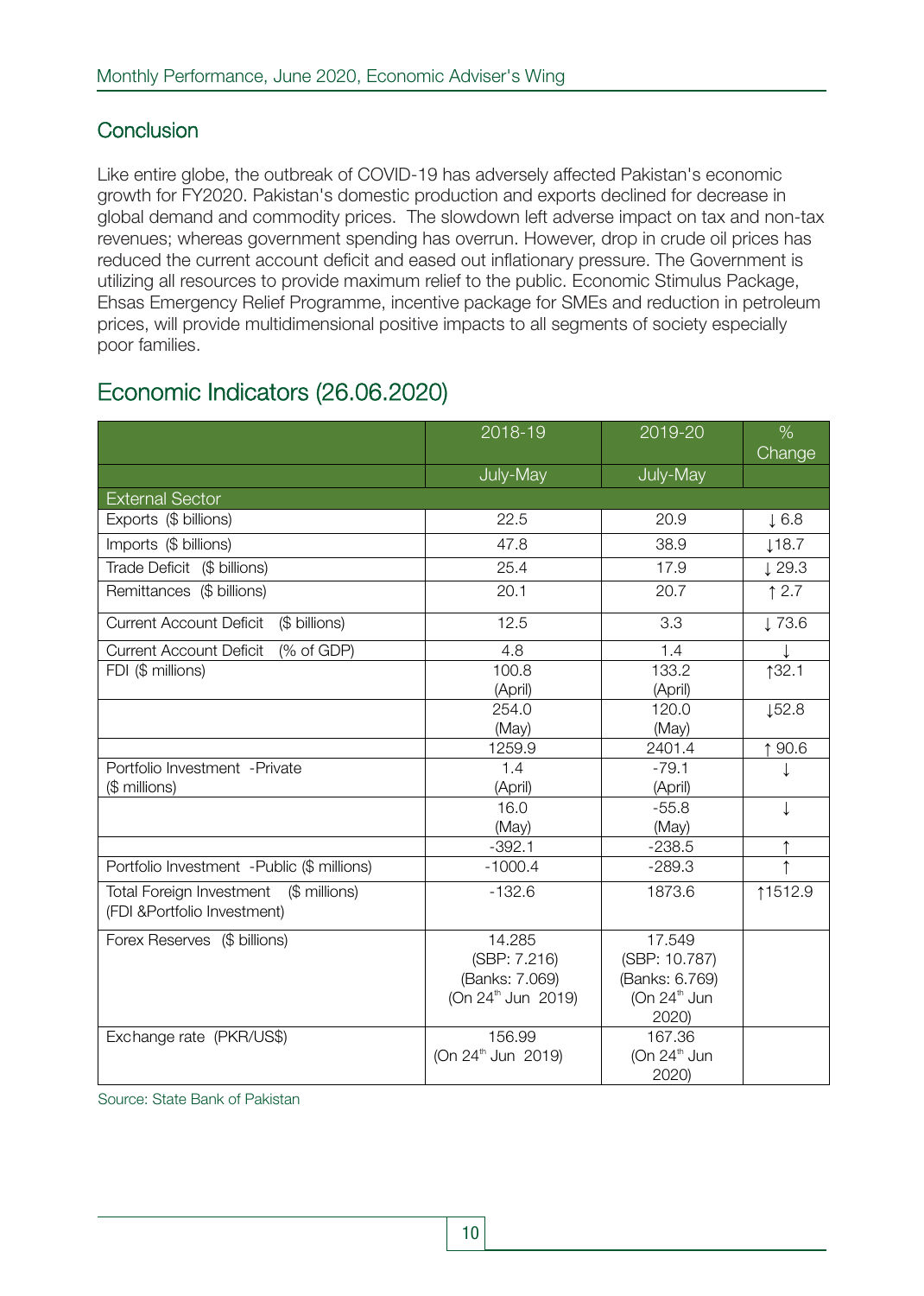|                                      |                                 |                        | <b>Rs Billion</b> |
|--------------------------------------|---------------------------------|------------------------|-------------------|
|                                      | 2018-19                         | 2019-20                | $\%$              |
|                                      |                                 |                        | Change            |
|                                      | July-April                      | July-April             |                   |
| <b>Fiscal</b>                        |                                 |                        |                   |
| FBR Revenue (provisional) (July-May) | 3310                            | 3527                   | $\uparrow$ 6.6    |
| Non Tax Revenue                      | 422                             | 1096                   | ↑ 159             |
|                                      | (July-March)                    | (July-March)           |                   |
| Expenditures                         | 4128                            | 5078                   | $\uparrow$ 23.0   |
|                                      |                                 |                        |                   |
| <b>Federal PSDP</b>                  | 347                             | 483                    | ↑ 39.2            |
| (incl. grants to provinces)          |                                 |                        |                   |
| <b>Fiscal Deficit</b>                | 2128                            | 2222                   | $\uparrow$ 4.4    |
|                                      |                                 |                        |                   |
| <b>Monetary Sector</b>               |                                 |                        |                   |
| Agriculture Credit (provisional)     | 1018.8                          | 1080.0                 | $\uparrow$ 6.0    |
|                                      | (July-May)                      | (July-May)             |                   |
| Government borrowing from SBP        | 2596.4                          | $-139.6$               |                   |
|                                      | $(1st$ Jul-14 <sup>th</sup> Jun | $(1st$ Jul $-12th$ Jun |                   |
|                                      | 2019)                           | 2020)                  |                   |
| Credit to private sector (Flows)     | 606.9                           | 195.2                  |                   |
|                                      | $(1st$ Jul-14 <sup>th</sup> Jun | $(1st$ Jul $-12th$ Jun |                   |
|                                      | 2019)                           | 2020)                  |                   |
| <b>Total Credit</b>                  | 533.2                           | 187.3                  |                   |
| <b>Working Capital</b>               | 345.6                           | 28.8                   |                   |
| <b>Fixed Investment</b>              | 85.2                            | $-5.2$                 |                   |
| <b>Trade Financing</b>               | 102.4                           | 163.8                  |                   |
| Policy Rate (%)                      | 12.25                           | 7.00                   |                   |
|                                      | (w.e.f 21-May-                  | (w.e.f 25-June-2020)   |                   |
|                                      | 19)                             |                        |                   |

Source: SBP & FBR, Budget Wing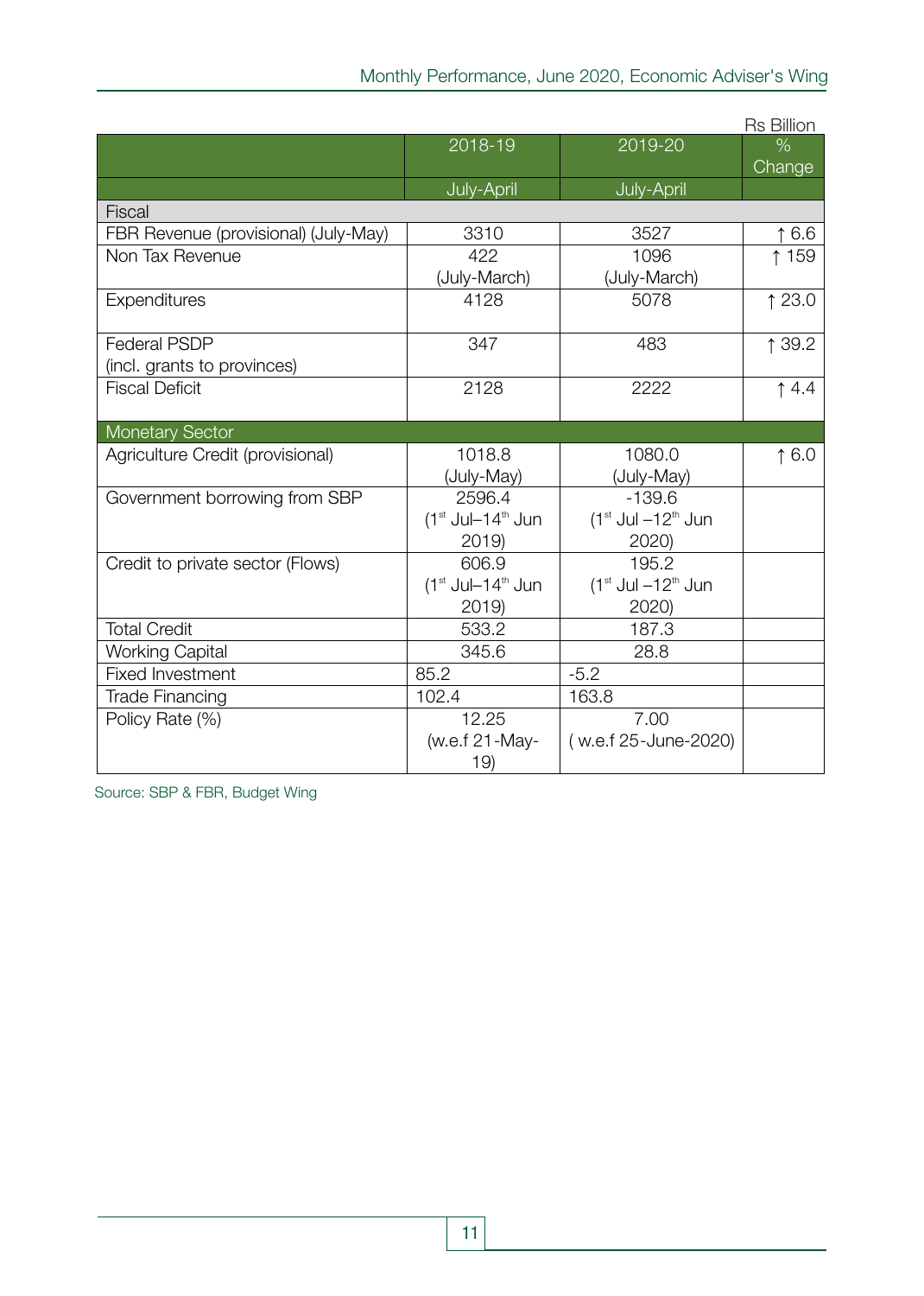#### Monthly Performance, June 2020, Economic Adviser's Wing

|                                               | 2018-19                        | 2019-20                         | %<br>Change        |
|-----------------------------------------------|--------------------------------|---------------------------------|--------------------|
| Inflation                                     |                                |                                 |                    |
| CPI (National) (%)                            | 8.4                            | 8.2                             |                    |
|                                               | (May)                          | (May)                           |                    |
|                                               | 6.7                            | 10.9                            |                    |
|                                               | (July-May)                     | (July-May)                      |                    |
| <b>Real Sector</b>                            |                                |                                 |                    |
| Large Scale Manufacturing (LSM)<br>(% )       | $-7.35$                        | $-21.91$                        |                    |
|                                               | (March)                        | (March)                         |                    |
|                                               | $-6.88$                        | $-41.89$                        |                    |
|                                               | (April)                        | (April)                         |                    |
|                                               | $-2.80$                        | $-8.90$                         |                    |
|                                               | (July-April)                   | (July-April)                    |                    |
| Miscellaneous                                 |                                |                                 |                    |
| PSX Index <sup>*</sup>                        | 33996                          | 34035                           | $\downarrow$ 0.11  |
|                                               | (On 1 <sup>st</sup> July 2019) | (On 24 <sup>th</sup> June 2020) |                    |
| <b>Market Capitalization</b><br>(Rs trillion) | 6.89                           | 6.46                            | $\downarrow$ 6.24  |
|                                               | (On 1 <sup>st</sup> July 2019) | (On 24 <sup>th</sup> June 2020) |                    |
| (\$ billions)<br><b>Market Capitalization</b> | 43.58                          | 38.59                           | $\downarrow$ 11.45 |
|                                               | (On 1 <sup>st</sup> July 2019) | (On 24 <sup>th</sup> June 2020) |                    |
| Incorporation of Compan ies                   | 13677                          | 15394                           | ↑ 12.55            |
|                                               | (July-May)                     | (Jul-May)                       |                    |

\*: Formerly Karachi Stock Exchange (KSE) Source: PBS,PSX& SECP

|                                        | 18-06-2020 | 19-06-2020 | 22-06-2020 | $\sqrt{23-06} - 2020$ | 24-06-2020 |
|----------------------------------------|------------|------------|------------|-----------------------|------------|
| <b>PSX Index</b>                       | 33540      | 33439      | 33738      | 34053                 | 34035      |
| Market Capitalization<br>(Rs trillion) | 6.39       | 6.37       | 6.42       | 6.46                  | 6.46       |
| Market Capitalization<br>(\$ billions) | 38.42      | 38.25      | 38.54      | 38.54                 | 38.59      |
| <b>Forex Reserves</b><br>(\$ billions) | 16.734     | 16.729     | 16.550     | 16.517                | 17.549     |
| SBP (\$ billions)                      | 9.993      | 9.960      | 9.781      | 9.756                 | 10.787     |
| Banks (\$ billions)                    | 6.741      | 6.769      | 6.769      | 6.761                 | 6.762      |
| Exchange rate (PKR/US\$)               | 166.35     | 166.64     | 166.59     | 167.66                | 167.36     |

Source: PSX&SBP